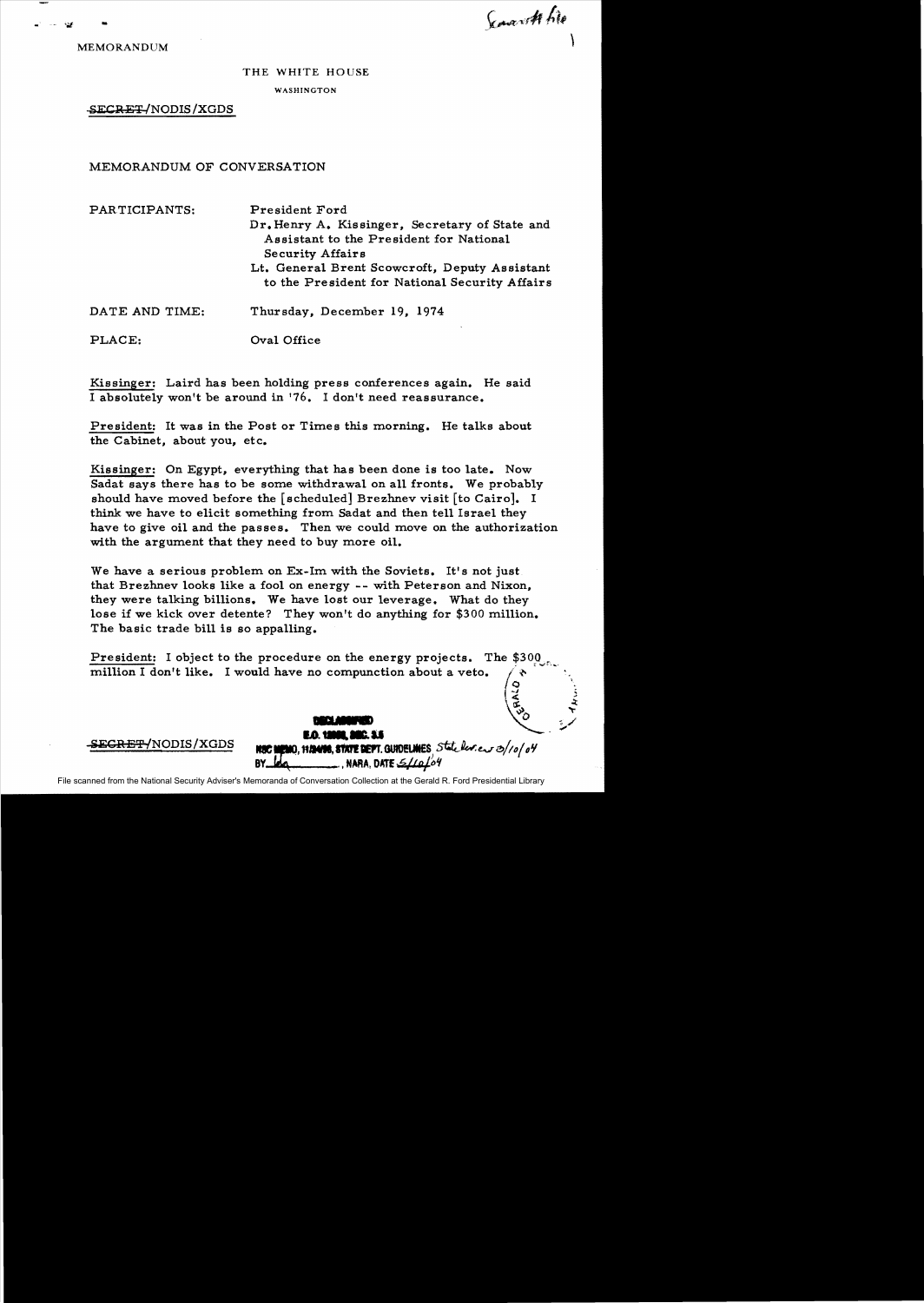## **SE<del>CRET</del> /**NODIS /XGDS 2.

Kissinger: I doubt they will accept MFN under these conditions. Even if they do, it isn't worth it. Dobrynin said they are faced with a position where there is shift of Executive power to the Congress.

President: If we veto the Ex-1m bill, maybe the businessmen will put some pressure on the Congress.

Kissinger: One theory with the Soviet Union was that we would create vested interests so that their bureaucracy would protest upsetting it. Also, we can stand these vested interested connections, but if they are made with Europe, I don't know if Europe is strong enough to handle it.

My nightmare is that so far we have bluffed them out of every crisis; what if they take the next one further down to the wire? If they put three divisions in, we couldn't meet them..

President: Let's take a look at the bill and give me your recommendation.

Kissinger: I will talk to Dobrynin again today.

President: We will have to mobilize Don Kendall and the others.

I'm putting John Dunlop in for Brennan.' How about putting Brennan into Ireland?

Kissinger: It will cause a little ruckus, but we do very little business with Ireland. A little more in the next six months, because they will be President of the Nine.

President: Moore has been there five years, hasn't he?

## **SEGRET /NODIS/XGDS**

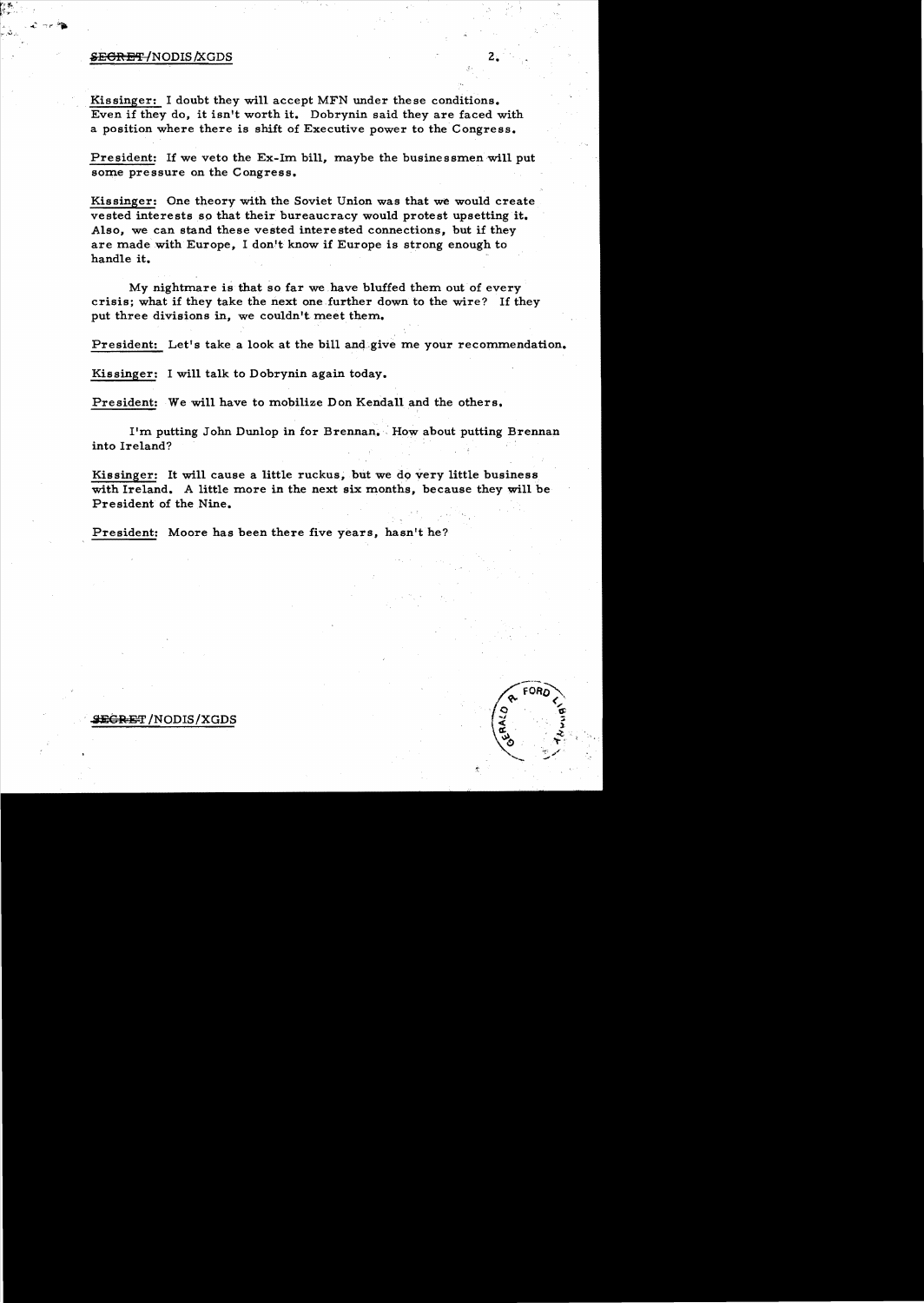in Dami Hager of Munt - Walker / Stew Mai Hersenant-mommer<br>here cruy to drive ashat Call KuM aro agoreal us sommign  $P-K$  19 Dec K Land loven bolton pres conf agin. Said I absolutely unot be around in 76. I don't weed unsommer. l'It inclustat mis this numeri. Talks short Catmett, K On E, un thing home done is to late. Am Salat Kop some coldrand a all partes We pot stoll trans convent before long and Strick in hast client santy por Salat + then tell I they haven jun and passes. Them are could move on a auth to a a given that I rue to by main. We have serious part can a X-M. Test perit that Buz hom his fad in compy we peterson x 14, day usse Tasking ballions, we have lost one learning. what do they be if they we kish our detente? Men mont des tous faises mid. The basic cit P d'expet objet à c production comme Thi Too mil d'dont bites. I would have two compountion about a title E I don't can will accept ut a conclu there contrare From if thinds, it isn't worth it. Dry smilting fever W/a praction where shift of your exerpowered long. I If we with Xir bill, inaugh husines were will put From prosence on clarge K' One theory cif Sc was one would custo easted interests so that their hondownay unuld protect important it. े<br>अक्षेत्र इ but if they are made w/ Eur, I clout how if Eur.<br>in strong wrough to homble it. My reignationed is - so for we have belyed there and of war crisis - what if they take a west one further Comme te c mere. Il they prent 3 demesires un parce **MA, SEC. 3.5 mio, 11/24/18, 87/172 dept.** Guidelines  $\_$  , nara, date  $\le$  // $_{0}/$  $\beta$ 4